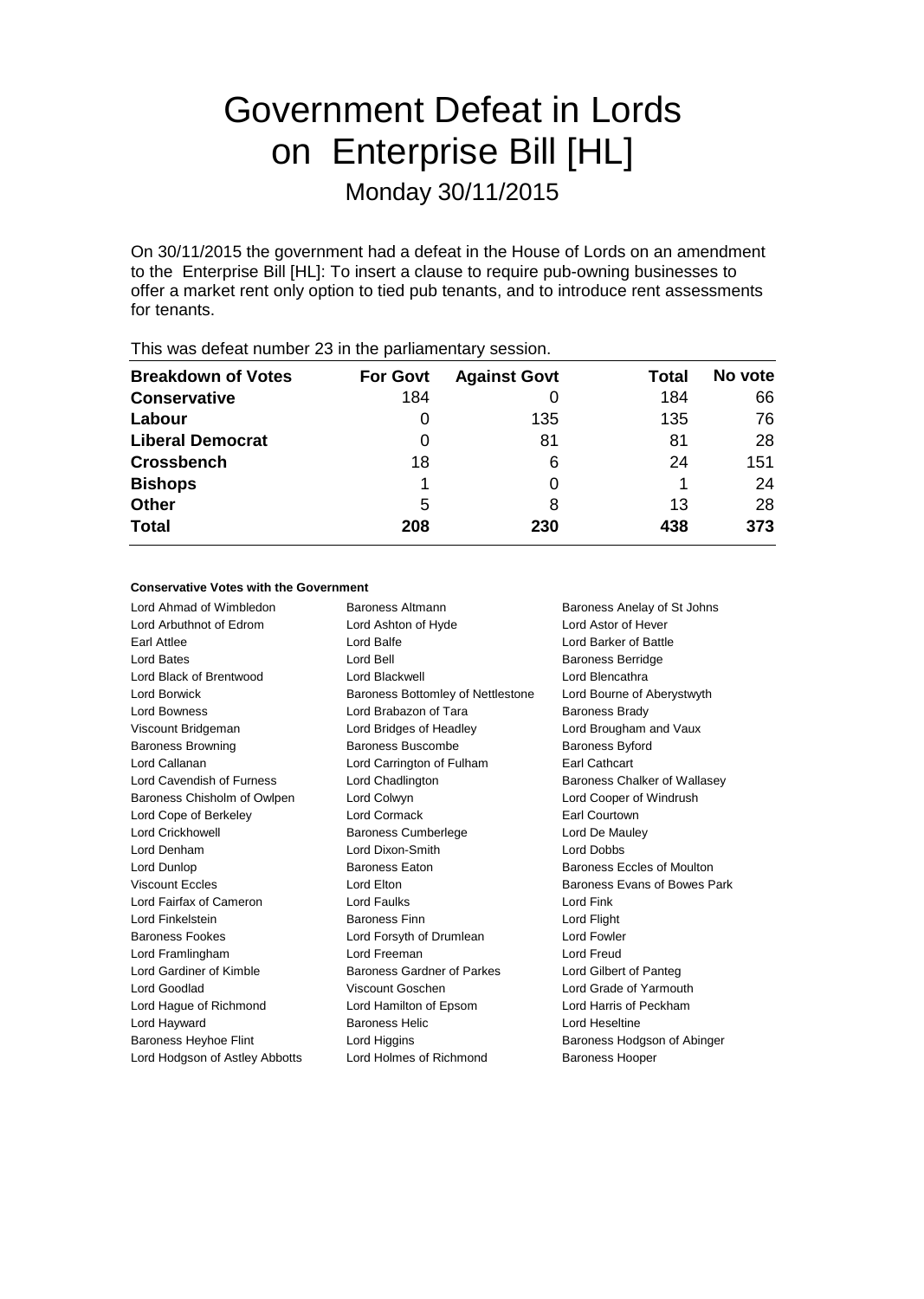Lord Howell of Guildford Lord Hunt of Wirral Lord Inglewood Lord James of Blackheath Baroness Jenkin of Kennington Lord Jopling Lord Keen of Elie Lord King of Bridgwater Lord Kirkham Lord Lamont of Lerwick Lord Lang of Monkton Lord Lansley Lord Lawson of Blaby **Lord Leigh of Hurley** Lord Lexden Earl Lindsay **Earl Lingfield** Earl Liverpool Lord Livingston of Parkhead Lord Lupton Lord Lupton Lord Lyell Lord MacGregor of Pulham Market Lord Mancroft **Lord Manual Lord Marland** Lord Marlesford Lord Maude of Horsham Baroness McIntosh of Pickering Baroness Mobarik **Duke of Montrose Baroness Morris of Bolton** Lord Moynihan **Lord Naseby** Lord Naseby **Lord Nash** Baroness Neville-Jones Baroness Neville-Rolfe Baroness Newlove Baroness Noakes Lord Northbrook Lord O'Shaughnessy Baroness O'Cathain Baroness Oppenheim-Barnes Lord Patten of Barnes Lord Patten **Baroness Perry of Southwark** Baroness Pidding Lord Polak Lord Popat Lord Porter of Spalding Lord Prior of Brampton **Baroness Rawlings** Baroness Redfern Lord Renfrew of Kaimsthorn Lord Renton of Mount Harry Lord Ribeiro Viscount Ridley Lord Risby Lord Robathan Baroness Rock Lord Rotherwick Lord Ryder of Wensum Lord Sanderson of Bowden Baroness Scott of Bybrook Baroness Seccombe Earl Selborne **Lord Selkirk of Douglas** Baroness Shackleton of Belgravia Baroness Sharples **Lord Sheikh** Baroness Shephard of Northwold Lord Sherbourne of Didsbury **Baroness Shields** Lord Shinkwin Earl Shrewsbury Lord Skelmersdale Lord Smith of Hindhead Baroness Stedman-Scott Lord Sterling of Plaistow Baroness Stowell of Beeston Baroness Stroud Lord Suri Lord Taylor of Holbeach Lord Tebbit Lord Trefgarne Lord Trimble Lord True Baroness Trumpington Lord Tugendhat Viscount Ullswater Baroness Verma Lord Wakeham Lord Wasserman **Lord Wei** Duke of Wellington Baroness Wheatcroft Baroness Wilcox Lord Willetts

Lord Horam Lord Howard of Lympne Earl Howe Baroness Williams of Trafford Lord Young of Cookham Viscount Younger of Leckie

**Conservative Votes against the Government**

## **Labour Votes with the Government**

#### **Labour Votes against the Government**

- Baroness Ashton of Upholland Lord Bach Baroness Bakewell Lord Bassam of Brighton **Lord Berkeley Baroness Blackstone** Baroness Blood **Lord Bradley Lord Bradley Lord Bragg** Lord Brennan Lord Brooke of Alverthorpe Lord Brookman Lord Campbell-Savours Lord Carter of Coles Lord Cashman<br>
Viscount Chandos Clark Clark Clark of Lord Clark Clarke of Lord Clarke of Lord Clarke of Lord Clarke of I Lord Clinton-Davis **Lord Collins of Highbury** Baroness Corston Baroness Crawley Lord Davies of Stamford Lord Davies of Oldham Baroness Dean of Thornton-le-Fylde Lord Desai **Baroness Danaghy** Baroness Donaghy Baroness Drake Lord Dubs Lord Evans of Temple Guiting Baroness Farrington of Ribbleton Lord Faulkner of Worcester Baroness Gale Baroness Golding **Baroness Goudie** Baroness Gould of Potternewton Lord Grantchester Lord Griffiths of Burry Port Lord Grocott Lord Hain Viscount Hanworth Lord Harris of Haringey Lord Harrison Lord Hart of Chilton Lord Haskel
- Lord Clark of Windermere Lord Clarke of Hampstead
- Lord Adonis Lord Anderson of Swansea Baroness Andrews Lord Haworth Baroness Hayter of Kentish Town Baroness Healy of Primrose Hill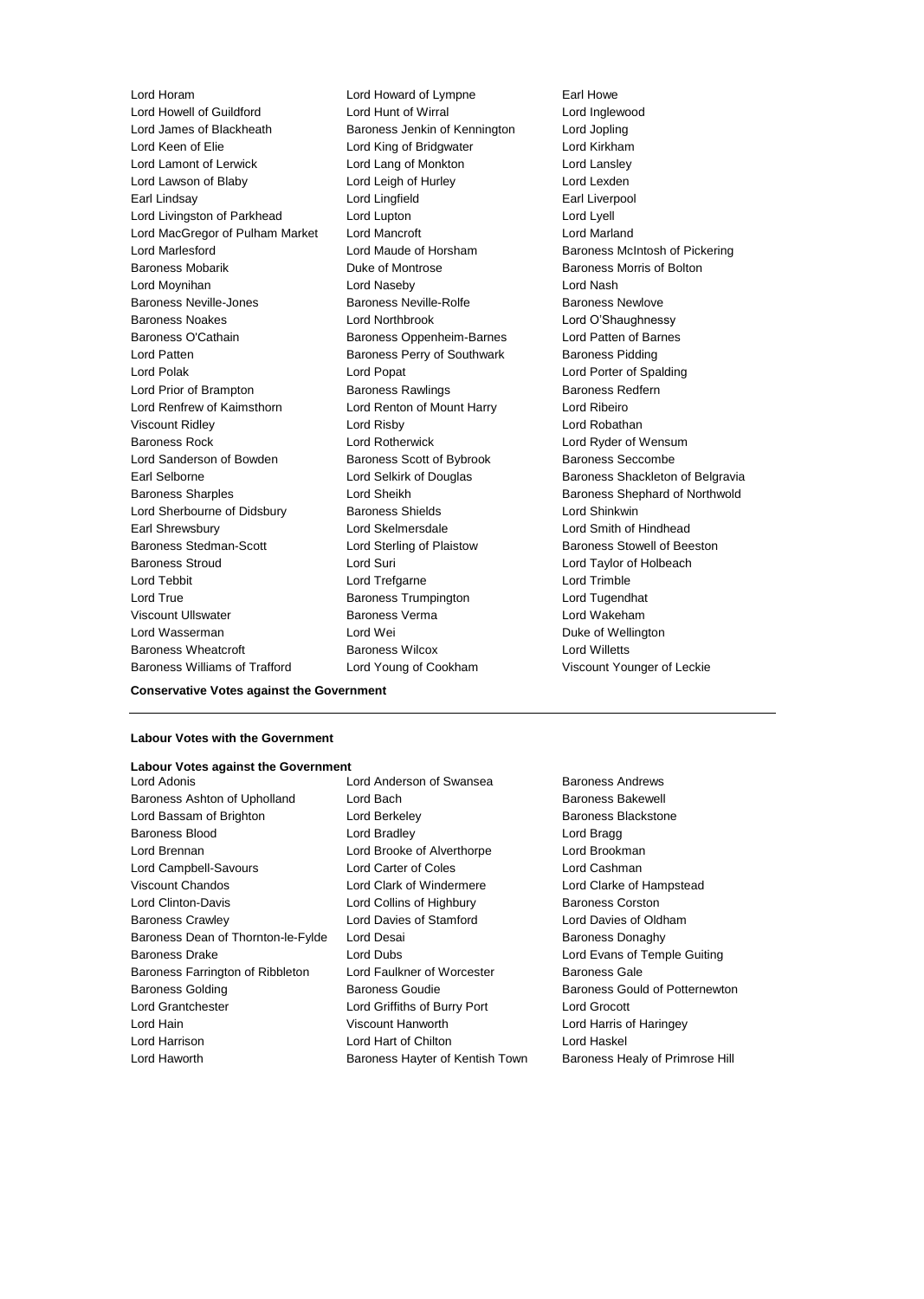Baroness Henig **Exercise State Controllers** Lord Hollick **Baroness Hollis of Heigham** Lord Howarth of Newport Baroness Howells of St Davids Lord Hughes of Woodside Lord Hunt of Kings Heath Lord Hunt of Chesterton Lord Irvine of Lairg Lord Jones Lord Jordan Lord Judd Lord Kennedy of Southwark Baroness Kennedy of The Shaws Lord Kinnock Baroness Kinnock of Holyhead Lord Kirkhill Lord Knight of Weymouth Baroness Lawrence of Clarendon Lord Lennie **Baroness Laddell of Coatdyke** Lord Liddle Lord Lipsey Lord Lympne Lord Macdonald of Tradeston Lord MacKenzie of Culkein Lord Mandelson Baroness Massey of Darwen Lord Maxton Lord McAvoy Lord McConnell of Glenscorrodale Baroness McDonagh Lord McFall of Alcluith Baroness McIntosh of Hudnall Lord Mendelsohn Lord Monks Lord Morgan **Baroness Morgan of Ely** Baroness Morgan of Huyton Baroness Morris of Yardley Lord Morris of Handsworth Lord Morris of Aberavon Lord Murphy of Torfaen Baroness Nye Lord O'Neill of Clackmannan Lord Patel of Bradford Lord Patel of Blackburn Lord Pendry Baroness Pitkeathley Lord Plant of Highfield Lord Ponsonby of Shulbrede Baroness Prosser **Baroness Ramsay of Cartvale** Baroness Rebuck Lord Reid of Cardowan Lord Richard Lord Robertson of Port Ellen Lord Rowlands Baroness Royall of Blaisdon Lord Sawyer Baroness Scotland of Asthal Baroness Sherlock Viscount Simon Baroness Smith of Gilmorehill Baroness Smith of Basildon Lord Snape Lord Soley Lord Stevenson of Balmacara Baroness Taylor of Bolton Lord Taylor of Blackburn **Lord Temple-Morris** Baroness Thornton Lord Touhig Lord Tunnicliffe Lord Turnberg Baroness Warwick of Undercliffe Lord Watson of Invergowrie Baroness Wheeler Baroness Whitaker Lord Wills Lord Wood of Anfield Baroness Young of Old Scone Lord Young of Norwood Green

## **Liberal Democrat Votes with the Government**

#### **Liberal Democrat Votes against the Government**

Lord Addington Lord Allan of Hallam Lord Ashdown of Norton-sub-Hamdon Lord Avebury **Baroness Barker** Cord Beith Baroness Barker **Lord Beith** Baroness Benjamin Baroness Brinton Lord Bruce of Bennachie Baroness Burt of Solihull Lord Carlile of Berriew Lord Cotter Lord Dholakia **Baroness Doocey** Baroness Doocey Baroness Falkner of Margravine Lord Fearn Baroness Featherstone Lord Foster of Bath Lord Fox **Earl Glasgow** Earl Glasgow Lord Greaves Baroness Grender Baroness Hamwee Baroness Harris of Richmond Baroness Humphreys **Lord Hussain** Lord Hussain Baroness Hussein-Ece Baroness Janke Baroness Jolly Lord Jones of Cheltenham Lord Kirkwood of Kirkhope **Baroness Kramer Baroness Kramer** Lord Lee of Trafford Lord Lester of Herne Hill **Lord Loomba** Lord Loomba Baroness Ludford Lord Maclennan of Rogart **Baroness Maddock** Baroness Manzoor Lord Newby Baroness Northover Lord Oates Earl Oxford and Asquith Lord Paddick Lord Palmer of Childs Hill Baroness Pinnock Lord Purvis of Tweed Lord Razzall Lord Redesdale Lord Rennard Lord Roberts of Llandudno Lord Rodgers of Quarry Bank Baroness Scott of Needham Market Lord Scriven Baroness Sharp of Guildford Baroness Sheehan Lord Shipley Lord Shutt of Greetland Lord Smith of Clifton Baroness Smith of Newnham Lord Steel of Aikwood Lord Stephen Lord Stoneham of Droxford Lord Storey Lord Strasburger Lord Taverne Lord Taylor of Goss Moor Lord Teverson Lord Thomas of Gresford Lord Tyler Baroness Tyler of Enfield Lord Verjee

Lord Marks of Henley-on-Thames Lord McNally Baroness Miller of Chilthorne Domer